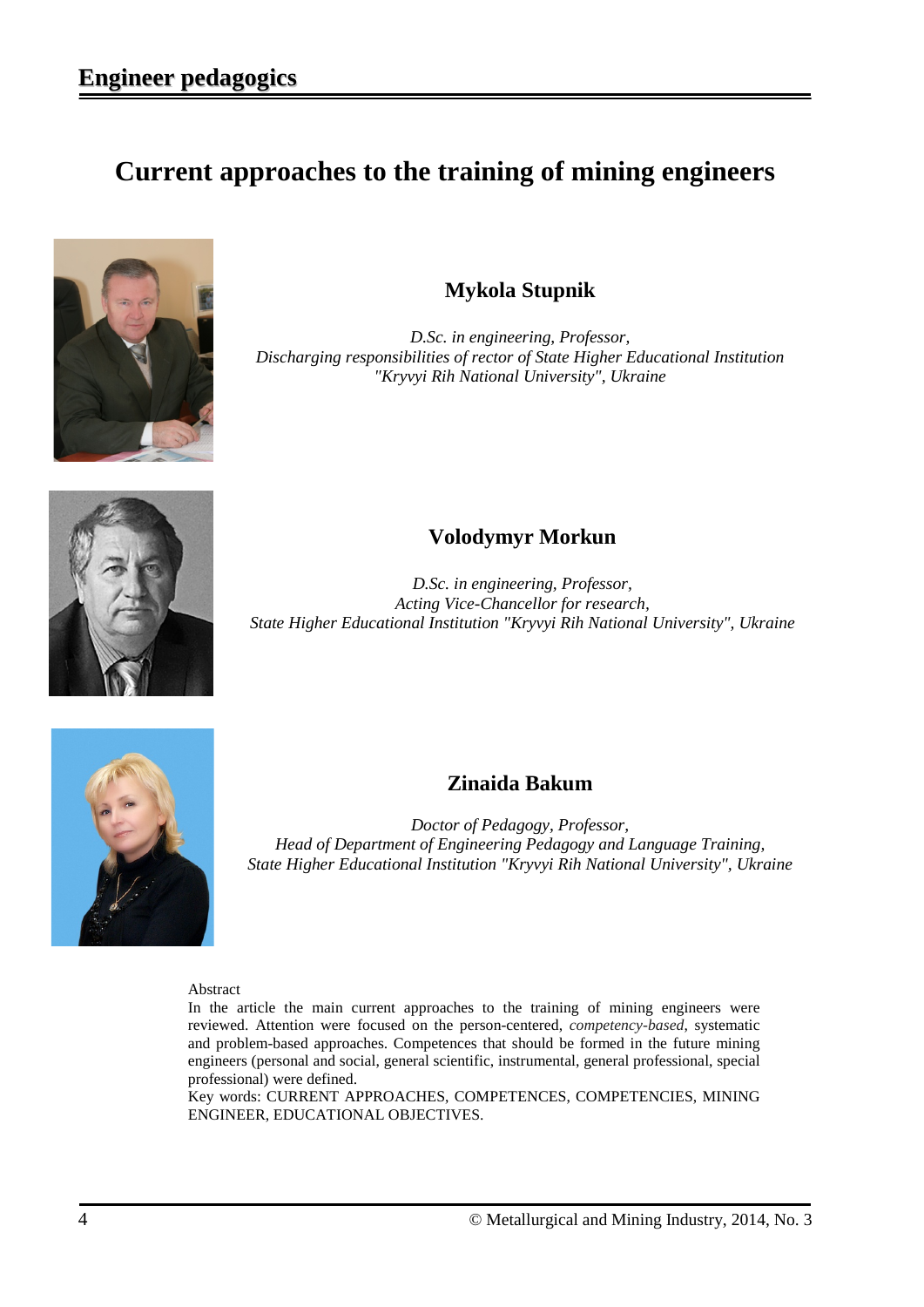Analysis of scientific literature shows that each stage of Pedagogics of higher school is characterized by certain approaches. Observation and experience give grounds to state that in the mining engineer training at the current stage the following approaches should be implemented:

1) person-centered (I. Bekh, S. Goncharenko, S. Rubinshtein, O. Savchenko); 2) competency-based (O. Ovcharuk, H. Pometun, S. Sysoieva, O. Savchenko, A. Hutorskoy); 3) systematic (S. Karaman, N. Nychkalo); 4) problem-based approach (M Mahmutov).

In the current context of Higher School person-centered training is dominated, it involves providing optimal conditions for the all-round development of each student, taking into account his/her individual characteristics, cognitive needs, interests and stimulation of independence in various subjects study. Taking all of this into account, *person-centered approach* can be considered as the main approach that characterizes the current stage of higher school Pedagogics development. Its approval has been caused by changes taking place in society, which gradually turns from industrial to information, places new demands on graduates.

Noted approach in mining engineer training can be realized through the variation of updated educational objectives: the formation of a high level of professional competence and mobility, broad mind, which is based on knowledge of related subjects connected to the major branches; the development of high creativity, which is implemented in creative thinking during solving complex engineering problems in the information environment; the study of the state and dynamics of engineering productivity and intellectual production market at the regional, inter-regional, national and international levels; taking into account the personal organization role of professional engineer in shaping of engineering type thinking, in his own way of entering the engineering culture and professional creativity, etc.

So, person-centered approach ensures the development of the personality, based on the identification of the individual characteristics of the student as the subject of knower and substantive activity.

*The competency-based approach*, the implementation of which involves students acquiring of necessary *life* or *key*, *subject* or *industry* competences completes a number of classical approaches. During the implementation of competency-based approach knowledge is acquired, skills deal with improvement of competences are shaped. Under the circumstances, the primary target is not the presence of a certain amount of knowledge, personal skills, but the ability to apply competences in specific situations. The aim of competency-based approach is to shift in the emphasis from the accumulation of certain regulatory knowledge and skills to the formation and development of the students' ability to act practically, to use individual techniques and experience of successful actions in situations of professional activity and social practices. In other words, it promotes the formation of professional competence.

*Professional competence of a mining engineer* is considered by scientists as a system of organizational, technological, planning and design, management, social and communicative knowledge and skills, professionally important qualities that ensure their successful implementation and adaptation in professional activity [2].

On the basis of professional competence the definition of *engineering competence of the future specialist* is based. Researchers in the field of engineering education consider an engineering competence as the presence of fundamental basis in specialist; educational engineering competence as the ability to combine theory with practice; engineering education as knowledge of social, economic and cultural conditions that are shown in the workplace; graduate's engineering competence as the ability to adapt to the technologies that change constantly, and social conditions; specialist's engineering expertise as the ability to use the means of interpersonal communication effectively [1, 10].

Nowadays the following system of key competences of future specialists of engineering specialties is pointed out: motivational (for successful acquisition of professional orientation); personal (involves a readiness to the constant improvement of the educational level, needs for implementation of self-potential, the ability to selfeducation); social (forms: the ability to take responsibility; to make decisions together with others; different religions and ethnic cultures tolerance; reconciliation between the personal interests and the needs of the enterprise and society); methodical (it develops the ability to obtain information independently, to find ways of problem solving, do paperwork); science (it involves data handling of physical phenomena, chemical processes, performing of calculations and application of mathematical apparatus);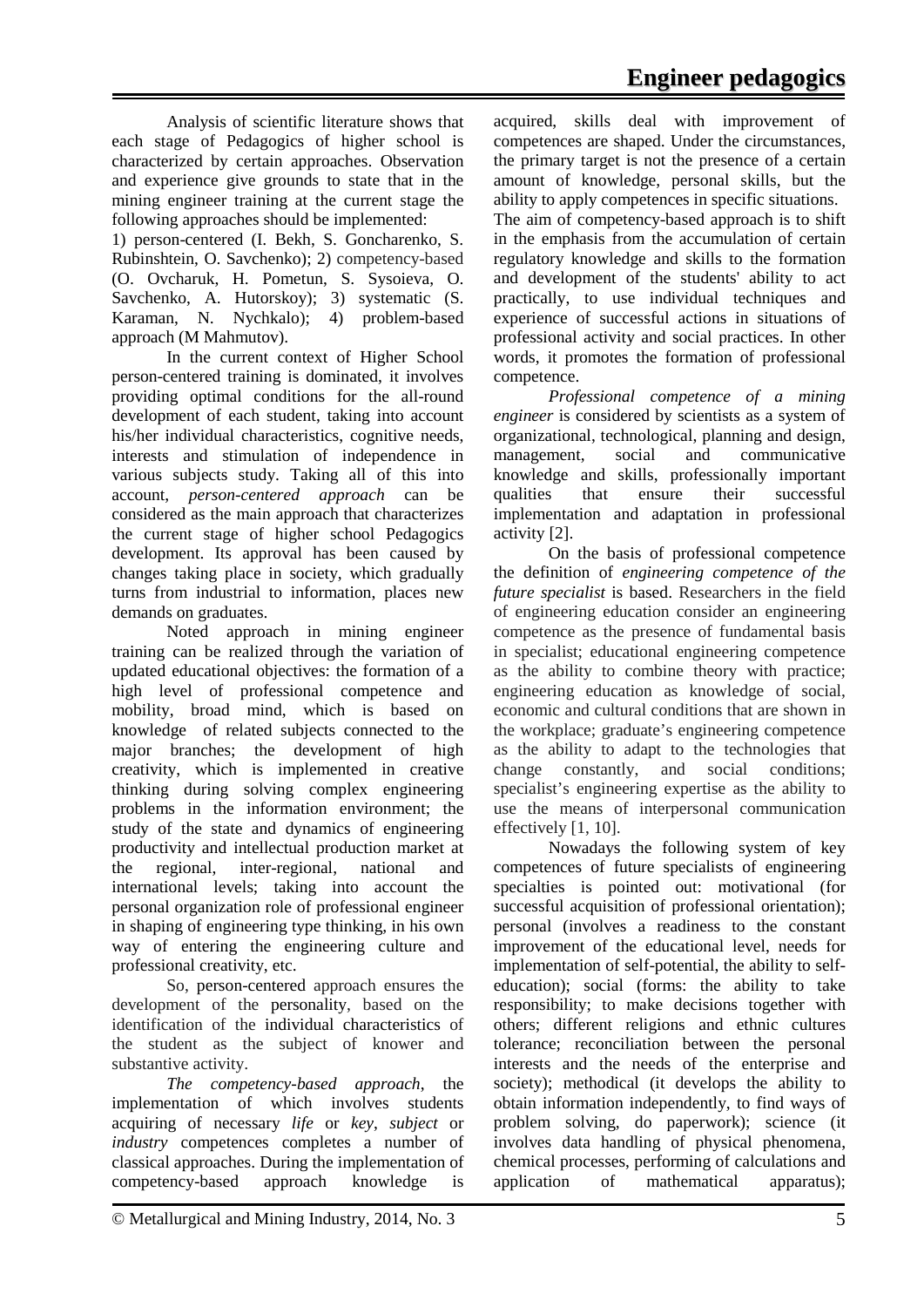humanitarian (it promotes reading and translating of foreign documents, mastering of labour and law<br>legislation, psychology of communication); legislation, psychology of communication); general professional (it involves acquiring of specialized knowledge); special (it promotes the familiarization of production technology).

For example, in the educational and qualification characteristic (EQC) field of knowledge, "Mining of useful minerals" training direction "Mineral processing" qualification "Specialist in the field of mineral processing" competences which should be formed in the future mining engineers: *social and personal; general scientific; instrumental; general professional; special professional are defined* [3; 4].

Great potential for the formation of professional competence of future mining engineers is laid in studying of the fundamental (mathematics, physics, chemistry, geometry, mathematics, etc.) and professional disciplines ("Fundamentals of the mining industry", "Labour Protection", "Geotechnology in the mining", "Ecology" "Land recultivation", " Rock failure and blast safety", "Fundamentals of the transport theory ", etc.).

Mathematics is the universal language for describing various processes and phenomena of nature, without which it is impossible to solve modern engineering problems, including mining. Studying the experience of mathematical training of mining students in higher educational institutions has shown that quite often it is based on not competent, but subject and knowledge paradigm, that involves the acquisition of basic mathematical knowledge and skills. Junior students are usually not aware of the importance of mathematical knowledge in mastering future profession, poorly motivated to study mathematics course and demonstrate a low level of knowledge. Freshmen, as experience shows, cannot correlate the presence of mathematical knowledge to solution of interdisciplinary and professionally oriented mathematical problems.

Senior students have already been aware of the importance of mathematical knowledge in mastering of special disciplines, but have difficulties in their use during the studying of special subjects.

Analysis of curriculums, math programs, textbooks, and methods of teaching mathematics has shown:

1) all the mathematical disciplines are studied mainly on the first and second year of university, and special courses related to their future profession are studied on the senior;

- 2) math programs are not sufficiently focused on the future profession, their content is not pointed at the necessity of applying of investigated mathematical<br>methods in studying professionally methods in studying professionally oriented tasks;
- 3) in the process of mathematical training of mining students low active methods and teaching techniques with targets for the formation of basic skills only are commonly used;

It will be recalled that in the final stage of training at the university future miners study disciplines related to geodesy and surveying, mining machinery and equipment, the mechanics of underground structures, processes of open-pit mining, exploitation of mining equipment, pit designing, mine ventilation, mineral dressing. In the process of teaching of these disciplines mathematical apparatus is used, but senior students as well as junior, have considerable difficulties in<br>applying mathematical knowledge beyond applying mathematical knowledge beyond mathematics, in particular in the field of engineering tasks.

Taking in consideration the above, we can state that in the process of teaching mathematics it is necessary to form mining students' mathematical competence - a set of learned mathematical knowledge and methods of mathematical activity, the experience of their use in problem solving that are beyond the subject, and serve as a basis for professional problem solving [61].

Thus, competency-based approach does not conflict with the academic but deepens, expands and completes it.

Interest in systemacity of investigated objects is now one of the main methodological aims in many fields of science. This aspect is directed to a deep insight into the relationship of categories of the whole and its parts, the interaction of elements and systems. Studying of different systems occurs through a *systematic approach*, which aim is to develop methods of research and construction of organizationally complex objects as a system. In didactics mentioned approach is aimed to show the integrity of the pedagogical objects, identify different types of links in them and gather them into a single theoretical system. Taking this mining engineer must have profound knowledge of fundamental sciences, an excellent knowledge of the equipment and technology, mastering technical drawing